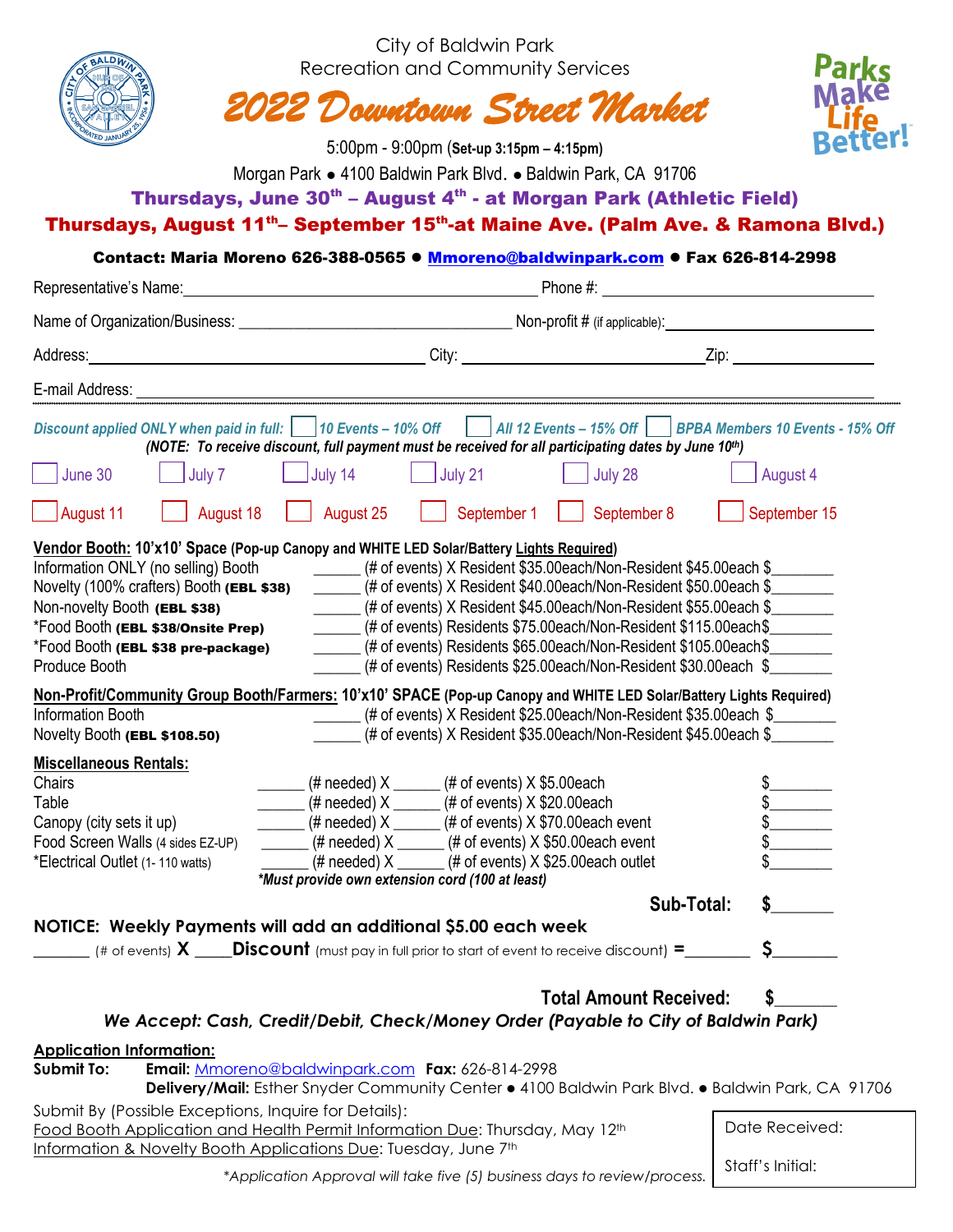| Pizza                          | $\frac{1}{2}$ Sushi                                                                                                                                                                                                            | $\frac{1}{\sqrt{1-\frac{1}{2}}\sqrt{1-\frac{1}{2}}\sqrt{1-\frac{1}{2}}\sqrt{1-\frac{1}{2}}\sqrt{1-\frac{1}{2}}\sqrt{1-\frac{1}{2}}\sqrt{1-\frac{1}{2}}\sqrt{1-\frac{1}{2}}\sqrt{1-\frac{1}{2}}\sqrt{1-\frac{1}{2}}\sqrt{1-\frac{1}{2}}\sqrt{1-\frac{1}{2}}\sqrt{1-\frac{1}{2}}\sqrt{1-\frac{1}{2}}\sqrt{1-\frac{1}{2}}\sqrt{1-\frac{1}{2}}\sqrt{1-\frac{1}{2}}\sqrt{1-\frac{1}{2}}\sqrt{1-\frac{1}{2}}\sqrt{1-\frac$<br><b>Example 19 Fresh Fruit</b> |              |
|--------------------------------|--------------------------------------------------------------------------------------------------------------------------------------------------------------------------------------------------------------------------------|-------------------------------------------------------------------------------------------------------------------------------------------------------------------------------------------------------------------------------------------------------------------------------------------------------------------------------------------------------------------------------------------------------------------------------------------------------|--------------|
| Chicken                        | <b>Example Sandwiches</b>                                                                                                                                                                                                      | _________ Shrimp Cocktails ________ Fresh Salad                                                                                                                                                                                                                                                                                                                                                                                                       |              |
| Aguas Frescas _______ Bionicos |                                                                                                                                                                                                                                | $\frac{1}{2}$ Sopes                                                                                                                                                                                                                                                                                                                                                                                                                                   | Fresh Juice  |
| Burritos                       | Quesadillas                                                                                                                                                                                                                    | Mariscos                                                                                                                                                                                                                                                                                                                                                                                                                                              | Hummus/Pita  |
| <b>Tacos</b>                   | <b>Pasta</b>                                                                                                                                                                                                                   | <b>Nachos</b>                                                                                                                                                                                                                                                                                                                                                                                                                                         | <b>Honey</b> |
| Enchiladas                     | _______ Hamburgers                                                                                                                                                                                                             | ______ Fajitas                                                                                                                                                                                                                                                                                                                                                                                                                                        | Dried Fruits |
| Ceviche                        | ______ Empanadas                                                                                                                                                                                                               | _______ Taquitos/Flautas ______ Nuts/Seed                                                                                                                                                                                                                                                                                                                                                                                                             |              |
|                                | Drinks: the contract of the contract of the contract of the contract of the contract of the contract of the contract of the contract of the contract of the contract of the contract of the contract of the contract of the co |                                                                                                                                                                                                                                                                                                                                                                                                                                                       |              |

Items will be reviewed, and Food Booths will be able to sell two (2) to three (3) items during the event based on variety.

Information/Novelty Booths, please describe items you are interested in selling and/or information to be distributed at event:

\_\_\_\_\_\_\_\_\_\_\_\_\_\_\_\_\_\_\_\_\_\_\_\_\_\_\_\_\_\_\_\_\_\_\_\_\_\_\_\_\_\_\_\_\_\_\_\_\_\_\_\_\_\_\_\_\_\_\_\_\_\_\_\_\_\_\_\_\_\_\_\_\_\_\_\_\_\_\_\_\_\_\_\_\_\_\_\_\_\_\_\_

## **Rules & Regulations:**

- 1. Event Business License (EBL) is required for the sale of any items and can be obtained for an additional cost of \$38.00 (Non-Profit Exempt) through the Finance Department at City Hall, 14403 Pacific Avenue, and 2nd Floor Finance Department.
- 2. Health Permit (HP) is required for the sale of any food/drink items.
- 3. Payments must be made by 5 days prior event date or as per the discount requirements in order to participate in event.
- 4. Information and/or selling MUST take place **inside your 10'x10' booth area ONLY**.
- 5. Non-profit groups must provide a copy of their 501C (3) letter for non-profit rates.
- 6. Set-up is between 3:15pm to 4:15pm All vehicles must exit event street area after 4:30pm. Vendors arriving after 4:15pm will not be allowed into event street area and will have to unload merchandise from a parking area.
- 7. Must check-in weekly with staff at assigned location to receive booth location, note that all Vendors will be rotated weekly.
- 8. **ALL Vendors MUST** have a **Pop up 10'x10' Canopy (see picture sample)**. If you don't have the popup canopy the day of the event you will not be allowed to participate, and no refunds will be issued.
- 9. All vendors must provide their own **WHITE LED Solar/Battery operated lights inside pop-up canopy**. **ALL VENDORS MUST HAVE LIGHTING**.
- 10. All vendors must vacate their space within an hour after the conclusion of the event. Noncompliance will result in a \$25.00 fine or forfeiture of future participation.
- 11. Product display must be off the ground. Must be displayed on a table.

## **MUST COMPLY WITH LATEST LA COUNTY DEPARTMENT OF PUBLIC HEALTH PROTOCOLS**

**\*Food vendors must commit for the entire series no breaks unless authorized prior to start of season. Vendors must always display product prices.**

*I have read and understand all the provisions and agree to abide by them. And will not hold the City liable and is not responsible for the safety or insurance of any items belonging to the vendor. The City will not serve as storage for any items left by vendors. All payments are non-refundable. The City reserves the right to refuse any vendor for health, safety or liability reasons.*

| Representative's Signature:                              | Date:                                 |
|----------------------------------------------------------|---------------------------------------|
| <b>Staff Use Only:</b><br>□ Approved □ Denied Signature: | Date:                                 |
| System #<br>bv                                           | $ BL $ $ Paid $ $ File $ $ Check ln#$ |